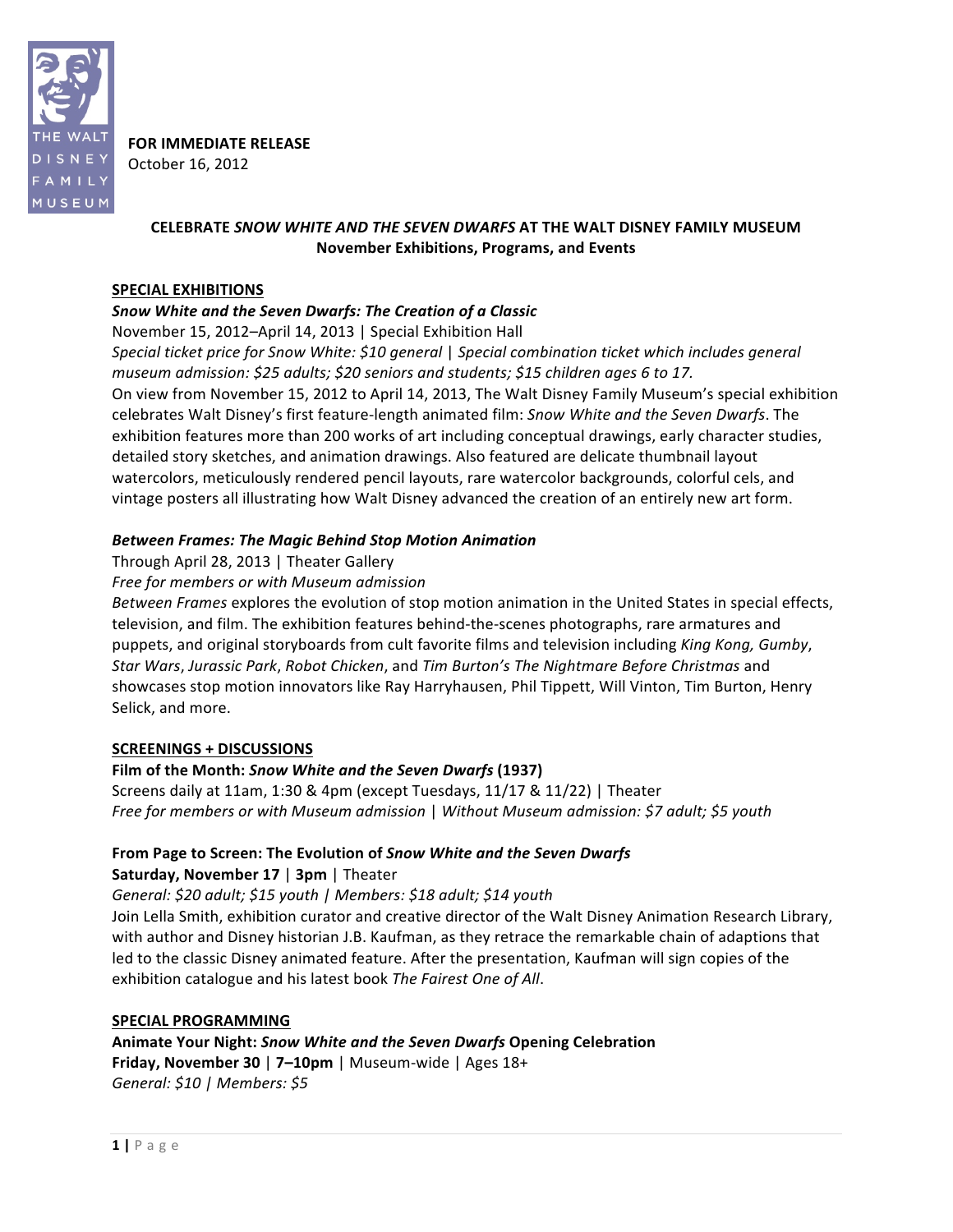# Look Closer: The Art and Production of *Snow White and the Seven Dwarfs*

Friday-Sunday, November 23-25

11am, 1 & 3pm | Gallery 4 | *Free with Museum admission* Join us for a brief gallery talk to learn more about the art and production of Walt Disney's first featurelength animated film: Snow White and the Seven Dwarfs.

## **CLASSES + ACTIVITIES**

**Voice-over Workshop Saturday, November 10 Class 1: 10am-1pm** | Learning Center Media Studio **Class 2: 2pm–5pm** | Learning Center Media Studio *General:(\$60 |(Members:(\$55*

Have you ever wondered how an animated character finds its voice? Learn how from Disney voice-over director and voice actor Ned Loft. This class focuses on performance for different applications in the art of voice-over acting. Don't miss this fun and inspiring class!

Space is limited. Registration required. Email: education@wdfmuseum.org to register or for more info.

## **Open Studio**

## The Art of Snow White and the Seven Dwarfs: Character Model Sheets, and Inking and Painting Saturday–Sunday, November 3–4 & 10–11

1–3pm | Learning Center Art Studio | Free for members or with Museum admission Discover how animators and artists bring characters to life for a film like Snow White and the Seven *Dwarfs*. Design your own character using model sheets like the ones on display in the museum galleries, and explore the process of inking and painting a character onto a clear animation cel.

**#"#"#**

## **ABOUT THE MUSEUM**

The Walt Disney Family Museum presents the fascinating story and achievements of Walt Disney, the man who raised animation to an art, transformed the film industry, tirelessly pursued innovation, and created a global and distinctively American legacy. Opened in October 2009, the 40,000 square foot facility features the newest technology and historic materials and artifacts to bring Disney's achievements to life, with interactive galleries that include early drawings and animation, movies, music, listening stations, a spectacular model of Disneyland and much more.

| Hours:   | 10am to 6pm, Wednesdays through Monday; closed on Tuesdays and the following<br>public holidays: New Year's Day, Thanksgiving, and Christmas Day. |
|----------|---------------------------------------------------------------------------------------------------------------------------------------------------|
| Tickets: | Free for members   General: \$20 adults, \$15 seniors and students, \$12 youth under 17,<br>free for children 5 and under                         |
| Where:   | 104 Montgomery Street, The Presidio of San Francisco, San Francisco, CA 94129<br>415-345-6800                                                     |
| Website: | waltdisney.org<br>facebook.com/thewaltdisneyfamilymuseum<br>twitter.com/WDFMuseum                                                                 |